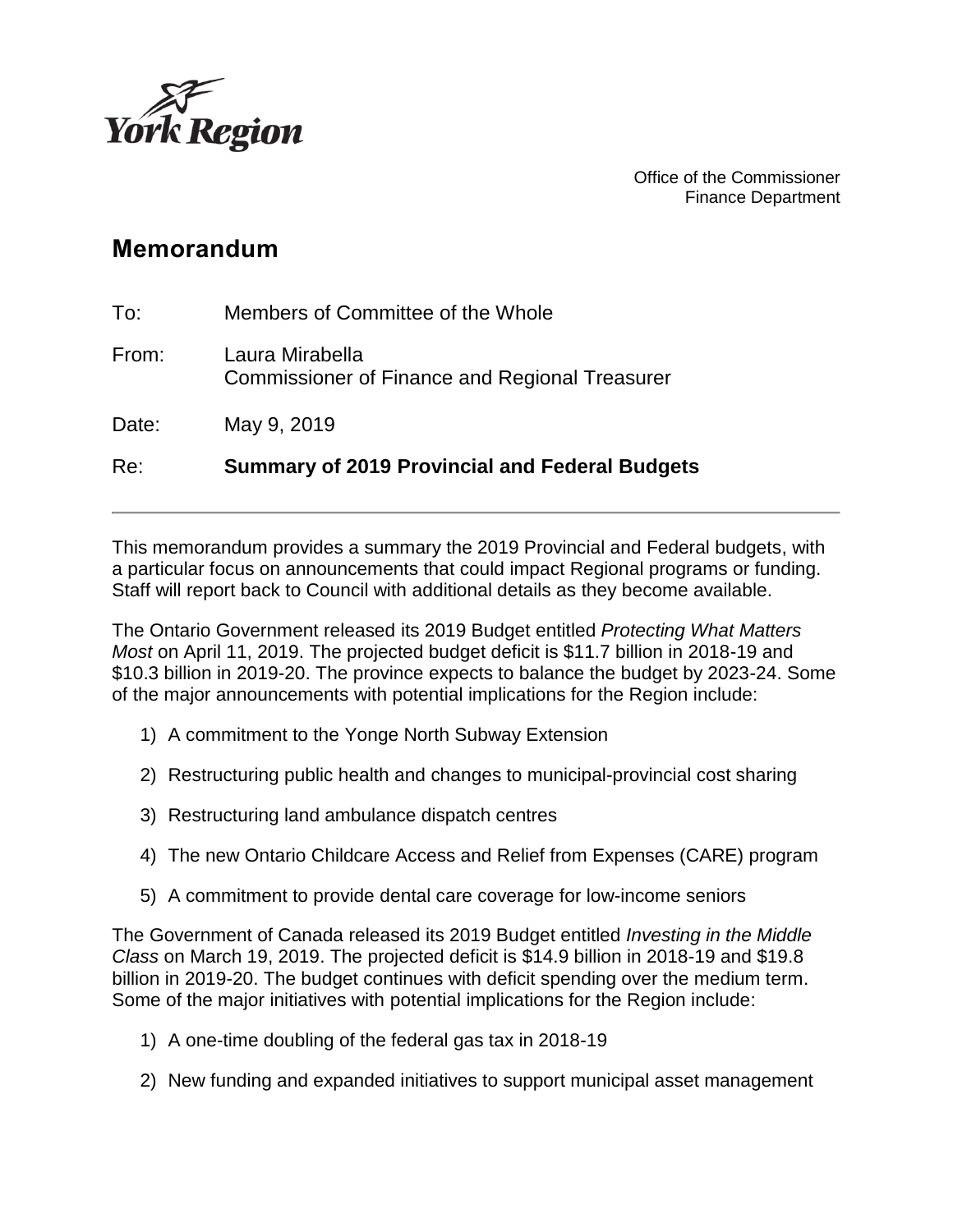- 3) New investments in high speed and broadband internet access
- 4) Initiatives targeting housing supply for low and middle income earners

# **Provincial Budget Initiatives**

## A commitment to the Yonge North Subway Extension (page 70)

The budget includes a provincial commitment to the Yonge North Subway Extension project with an estimated completion date of 2029-30. The budget estimates project costs of about \$5.6 billion and states that it could be constructed at the same time as the proposed Ontario Line. The planned extension is from Finch Station to Richmond Hill Centre.

The provincial funding represents about 39% of total project costs. The Province anticipates that the federal government would contribute 40% of the construction costs and that the City of Toronto and York Region would make significant contributions.

## Proposed restructuring of public health and land ambulance dispatch could impact Regional funding and program delivery

The budget announces the government's intention to restructure public health and land ambulance dispatch centres. Municipalities, including the Region, were not consulted on the proposed changes. The Province has assured the Association of Municipalities of Ontario (AMO) that it will engage with municipalities and stakeholders going forward.

Funding for public health has been traditionally shared between the Province and municipalities. The budget commits to establishing 10 new regional public health entities and 10 new regional boards of health with centralized governance by 2020-21, while also reducing the number of laboratories and improving digitization. (Page 119)

The previous government's expert panel recommended a regional model comprised of 14 health units. Through a report to Council on October 19, 2017, Regional Council and the York Region Board of Health took the position that that they did not support the Expert Panel's recommendations on separating Public Health from the Region.

In 2018, the Region received \$51 million in funding from the Province for public health, to support \$73.2 million in program spending.

The budget says that the government will streamline land ambulance dispatch services by better integrating Ontario's 59 emergency health services operators and 22 provincial dispatch communications centres. (Page 124)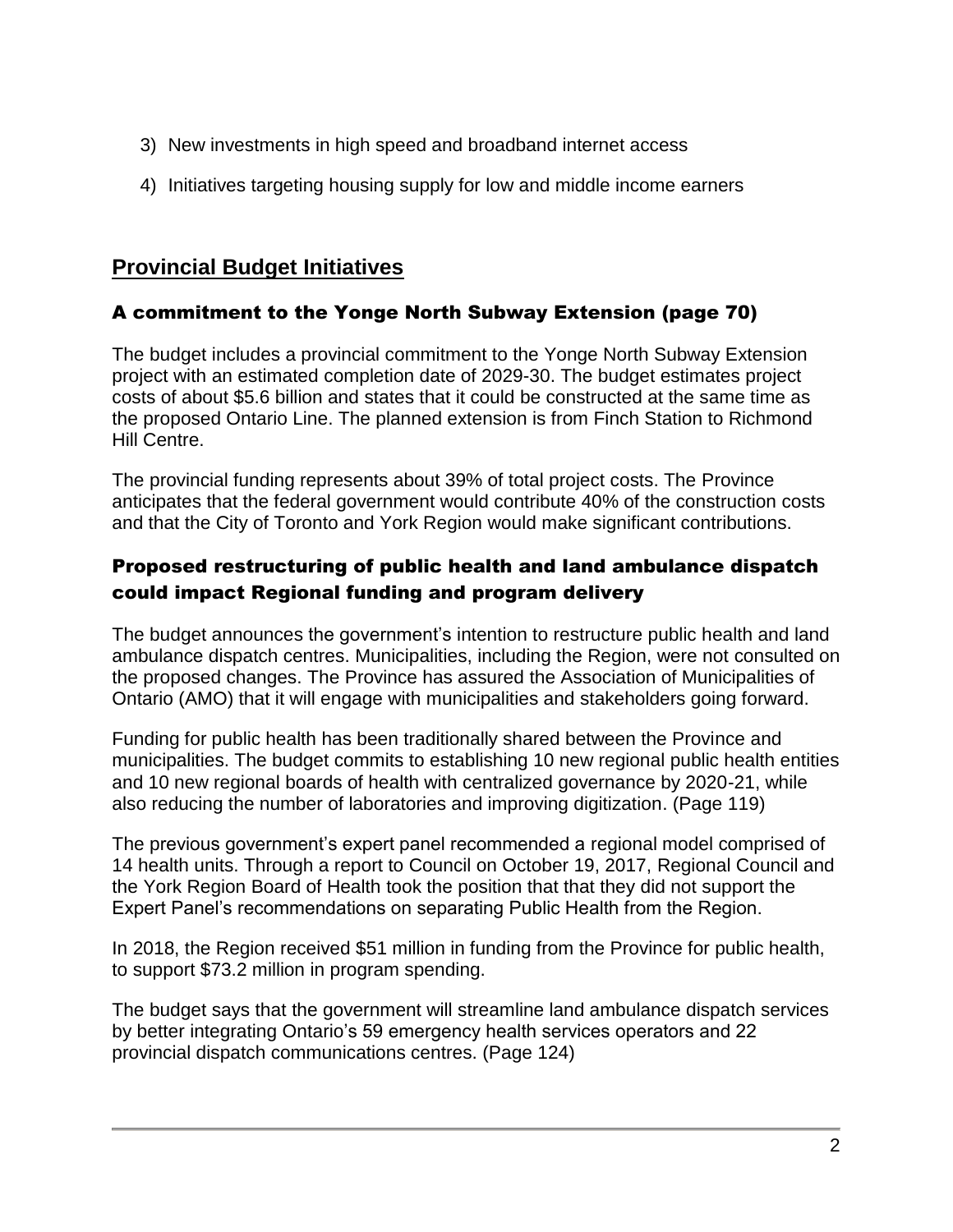There are new models being explored for care and service delivery with the intention of improving service and reducing duplication. This is a step that municipal governments have been requesting. The Province fully funds the paramedic dispatch system.

## Dental care for low-income seniors would be delivered by the Region's Public Health unit (page 125)

The new dental program for low-income seniors would be delivered at public health centres, such as ones run by the Region, as well community health centres. This initiative would be a new responsibility for the Region's public health unit.

## The Region is working with MPAC to implement much needed process improvements and service enhancement (page 90)

The budget says that the government is developing an action plan to improve the accuracy, transparency and stability of property assessments. As part of the action plan, the government will seek input from stakeholders, including municipalities.

As directed by Council in December 2017, staff are working with the Municipal Property Assessment Corporation (MPAC) to address these same issues. Progress is being made. The Region pays over \$20 million annually to MPAC.

# **Federal Budget Initiatives**

## A one-time doubling of the federal gas tax (page 80)

A one-time transfer under the Federal Gas Tax program will result in new funding for the Region of about \$32.9 million.

## New funding for asset management under existing programs (pages 84-87)

Funding will be available for energy efficiency projects in residential, commercial and multi-unit buildings under the Green Municipal Fund, which is delivered by the Federation of Canadian Municipalities (FCM). Program details are not yet released. Staff anticipate that the initiatives would be available to all Canadian municipalities, including regional municipalities.

Municipalities, universities, small-medium sized businesses, hospitals, schools, colleges, non-profits, and Indigenous communities can expect some residual funding from the federal carbon pollution pricing system. Regional staff understand that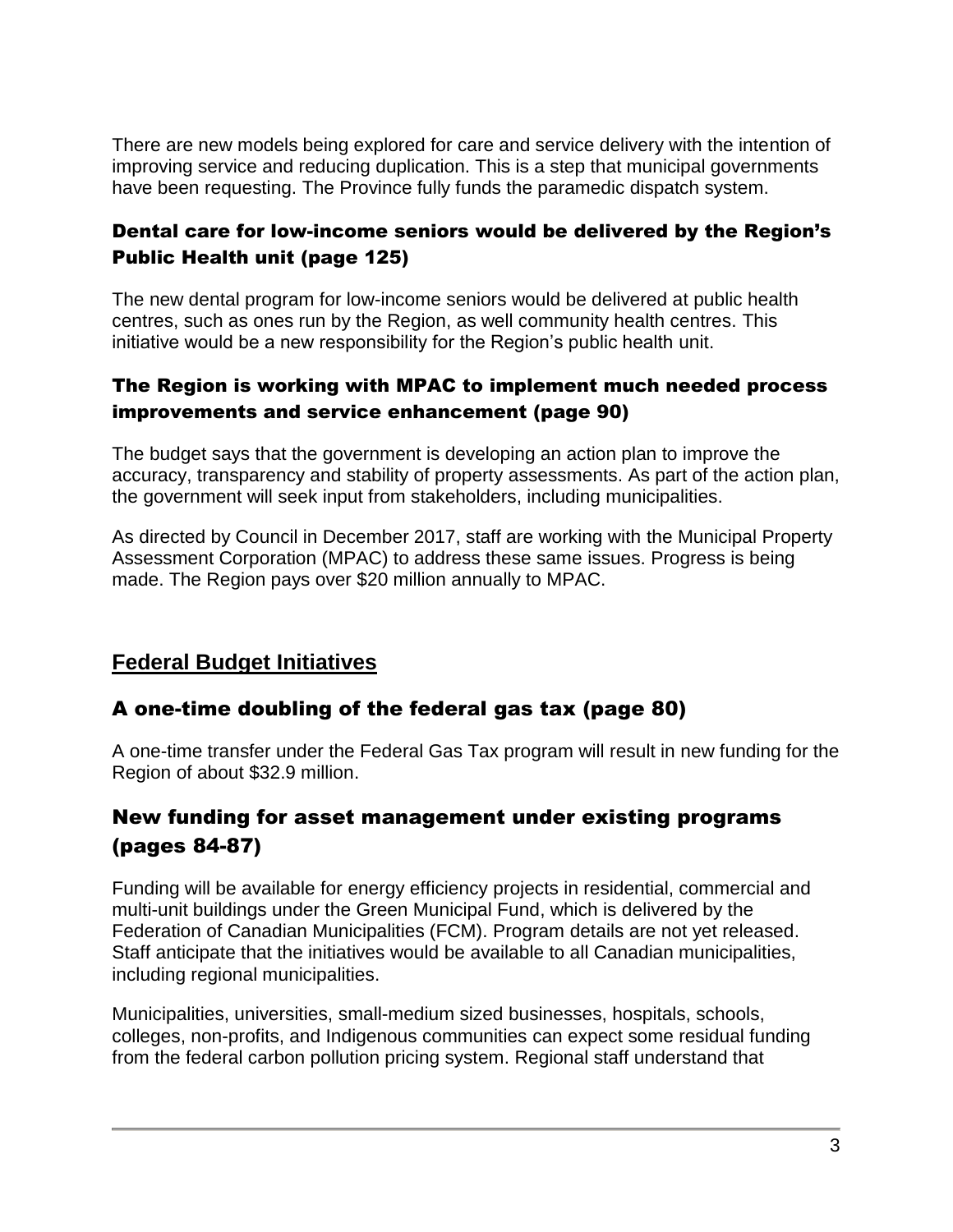remaining proceeds would arise from circumstances where individuals do not receive their rebate, and expect the total amount available to be relatively small.

# New funding for broadband and improved internet access is not expected to benefit York Region (page 97)

Based on available information, staff are not expecting additional funding from the enhanced \$1.7 billion program. This funding may be directed to previous applications from other applicants to increase their funding allocation.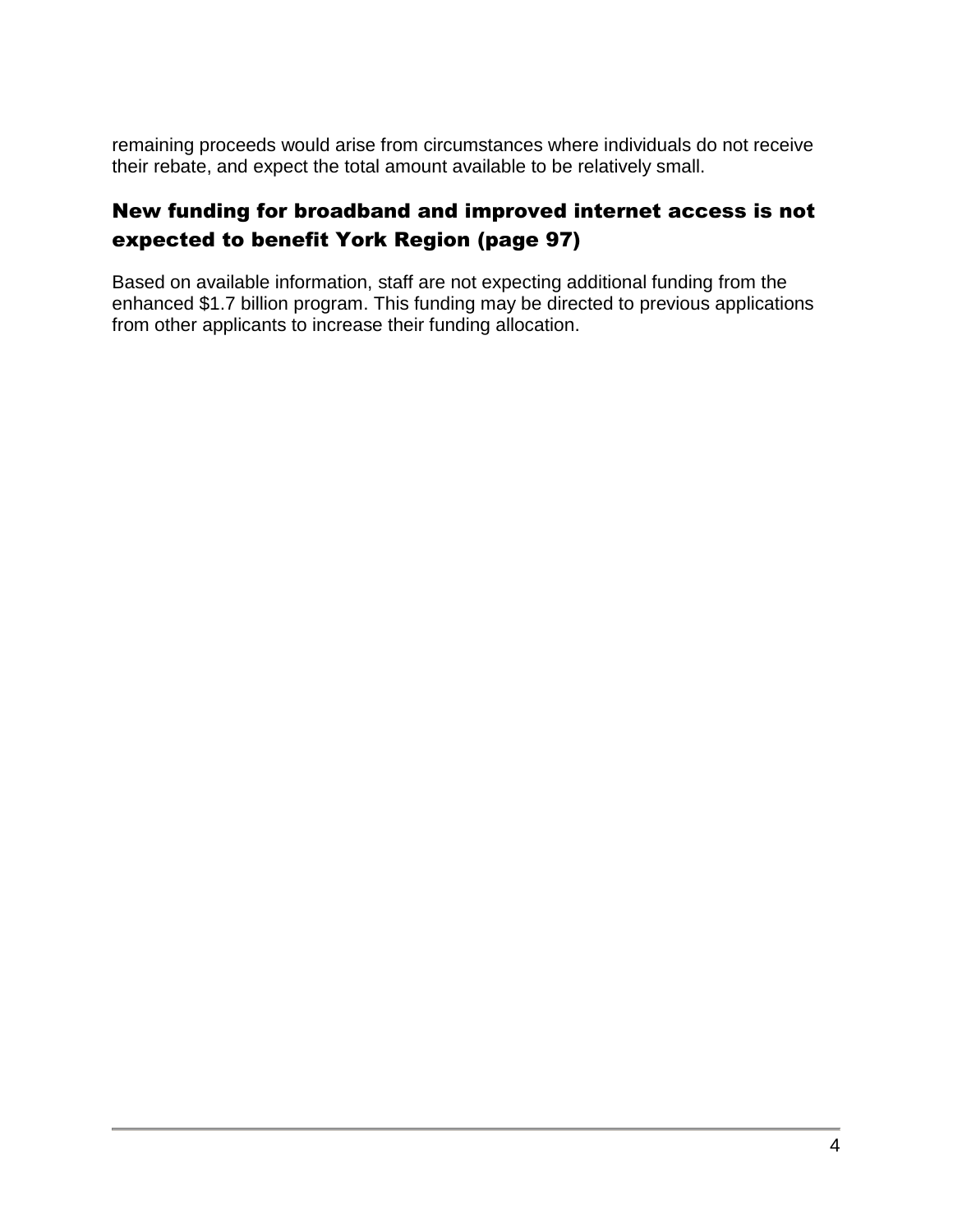# **APPENDIX: Summary of the Provincial and Federal Budgets**

## **Summary of the 2019 Provincial Budget**

### The Province maintains its commitment to balance the budget but forecasts deficits over the medium term

The government is forecasting a deficit of \$11.7 billion in 2018-19. Net debt-to-GDP will increase from 40.2% in 2018-19 to 40.7% in 2019-20, and is projected to be 38.6% in 2023-24.

As outlined in Chart 1, deficits are expected to decline from \$10.3 billion in 2019-20 to \$5.6 billion by 2021-22. As required by law, the budget includes a plan to return the budget to balance, which is projected to occur in 2023-24. The budget claims that fiscal balance will be restored by achieving savings and cost avoidance of about eight cents for every dollar spent, on average, over this period.

On the path to balance, total revenue is projected to grow at an average annual rate of 3.0% while program expense is expected to grow at an average annual rate of 1.0%.

The government has maintained its position on the accounting treatment of cosponsored pension plans (Ontario Public Sector Employees Union and Ontario Teachers' Pension Plan), which adds up to \$5 billion in expenses compared to the budgets presented by the previous government.



**Chart 1 Ontario's Projected Fiscal Balance (\$ billions)**

Source: Ontario Budget 2019: Chapter 3, Table 3.1, p. 262.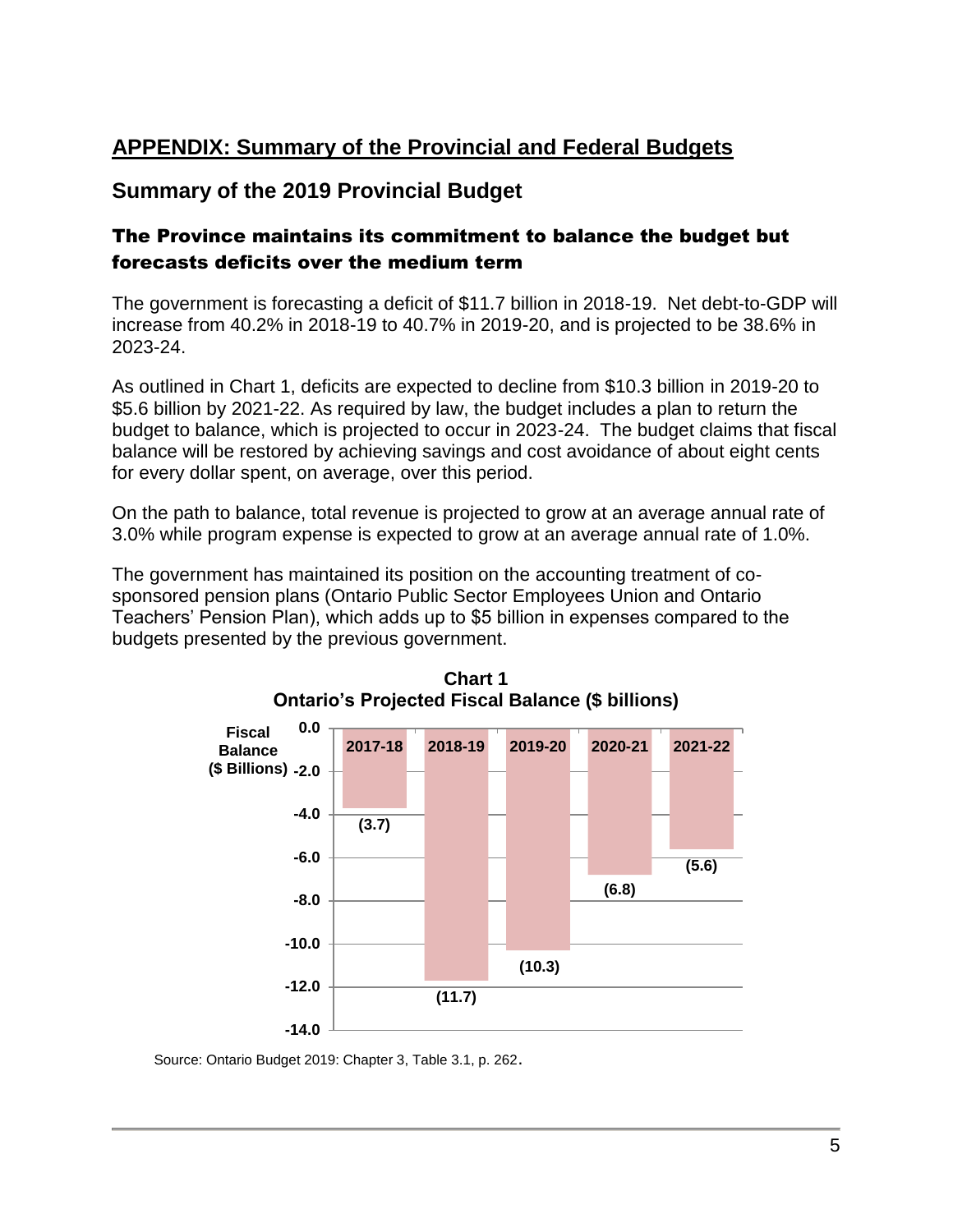#### Annual GDP growth is expected to slow

Ontario's economy showed relatively strong growth over the past three years. From 2016 to 2018, Ontario's real GDP grew at 2.4% per year on average. The budget projects real GDP growth to slow to an average of 1.6% per year from 2019 to 2022. These projections are lower than those in the 2018 Budget and primarily reflect a less optimistic global economic outlook.

For 2023 and 2024, real GDP is forecast to increase by 1.9% and 1.8%, respectively. Private sector forecasts inform these provincial real GDP growth projections; however, the Province has chosen to adopt a more conservative forecast.

#### Overall real program spending growth is projected to increase slightly, but will not keep pace with population growth

As outlined in Table 1, the budget proposes average real program spending increases that are below the rate of population growth. The majority of the growth over the medium term occurs in 2020-21 and 2021-22, with nominal growth in program spending of 1.2% and 1.25%, respectively, which translates to -0.8% and -0.5% on a real basis.

|                                              | Actual<br>$2017 -$<br>18 | <b>Interim</b><br>2018-<br>19 |         | <b>Outlook</b> |         | Average<br>Annual<br>Growth<br>2017-18<br>to<br>2021-22 | Average<br>Annual<br>Real<br>Growth<br>Rate* | Average<br>Real<br>Per<br>Capita<br>Growth<br>Rate** |
|----------------------------------------------|--------------------------|-------------------------------|---------|----------------|---------|---------------------------------------------------------|----------------------------------------------|------------------------------------------------------|
| <b>Programs</b>                              |                          |                               | 2019-20 | 2020-21        | 2021-22 |                                                         |                                              |                                                      |
| <b>Health Sector</b>                         | 59.3                     | 62.2                          | 63.5    | 64.6           | 65.3    | 2.44%                                                   | 0.6%                                         | $-0.87%$                                             |
| <b>Education Sector</b>                      | 27.3                     | 29.1                          | 29.8    | 29.8           | 30.1    | 2.47%                                                   | 0.6%                                         | $-0.84%$                                             |
| Postsecondary and Training Sector            | 11.2                     | 12.1                          | 11.4    | 11.5           | 11.7    | 1.10%                                                   | $-0.7%$                                      | $-2.16%$                                             |
| <b>Children's and Social Services Sector</b> | 16.4                     | 17.0                          | 16.7    | 16.5           | 16      | $-0.62%$                                                | $-2.4%$                                      | $-3.82%$                                             |
| Justice Sector                               | 4.8                      | 5.0                           | 4.9     | 4.8            | 4.7     | $-0.52%$                                                | $-2.3%$                                      | $-3.73%$                                             |
| Other Programs***                            | 23.2                     | 24.6                          | 23.8    | 24.7           | 26      | 2.89%                                                   | 1.0%                                         | $-0.43%$                                             |
| <b>Total Programs</b>                        | 142.2                    | 150                           | 150.1   | 151.9          | 153.8   | 2.90%                                                   | 0.15%                                        | $-1.31%$                                             |

**Table 1 Summary of Medium-Term Program Expense Outlook (\$ Billions)**

Source: Ontario Budget 2019: Chapter III, Table 3.5, p. 268

\*Source: York Region Finance Department. The average annual real growth rate is based on converting past and future program spending to 2018-19 dollars using the Ontario CPI Forecast in 2019 Budget

\*\*Based on Ministry of Finance Reference Scenario spring 2018 population projections

\*\*\*Includes transportation, tourism, economic development, employment, agriculture, employee and pensioner benefits, housing and natural resources. Does not include interest on debt.

On a real per capita basis, overall program spending would decline by 1.31% per year on average between 2017-18 and 2021-22. Children's and Social Services and the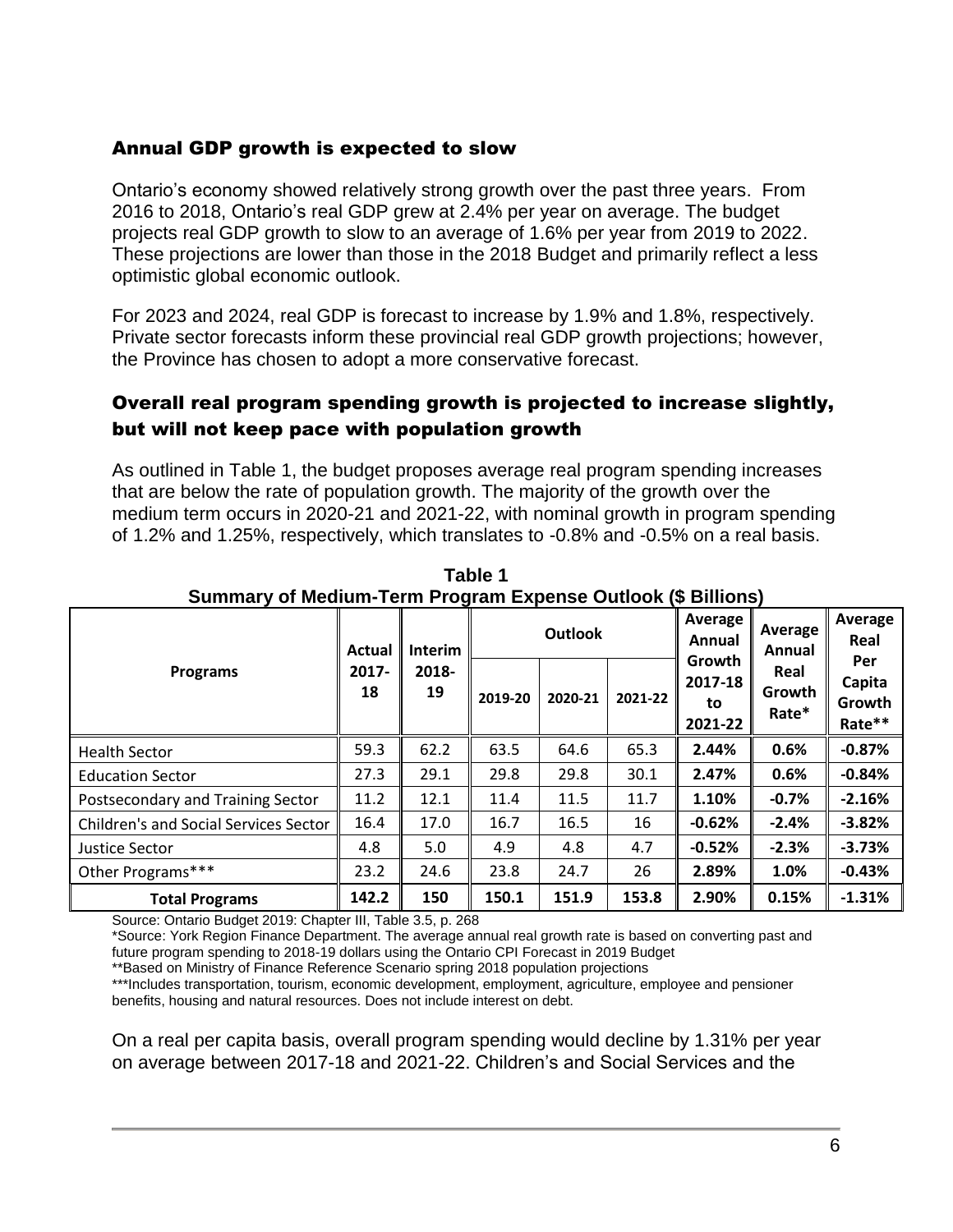Justice Sector have the largest average real per capita program spending declines at 3.82% and 3.73% per year respectively.





**Chart 2 Share of Expenditures by Program (2019-20)**

## Budget affirms commitment to subway projects, including Yonge North Subway Extension (pages 65-72)

The budget announces a total of \$11.2 billion for four subway projects (the Ontario Line, the Yonge North Subway Extension, the Scarborough Subway Extension and the Eglinton Crosstown West Extension). The represents 39% of total project costs of \$28.5 billion. The budget asserts that provincial delivery of these projects will speed up project completion.

The Province anticipates that the federal government will contribute 40% of the estimated constructions costs. It is expected that the federal contribution will be \$4.2 billion with funding sourced from the Investing in Canada Infrastructure Program (ICIP) under the Public Transit Stream. This is in addition to the \$660 million already committed for the Scarborough Subway Extension. The Province also plans to use the entire \$2.25 billion allocated from the Federal Green Infrastructure Fund to fund subway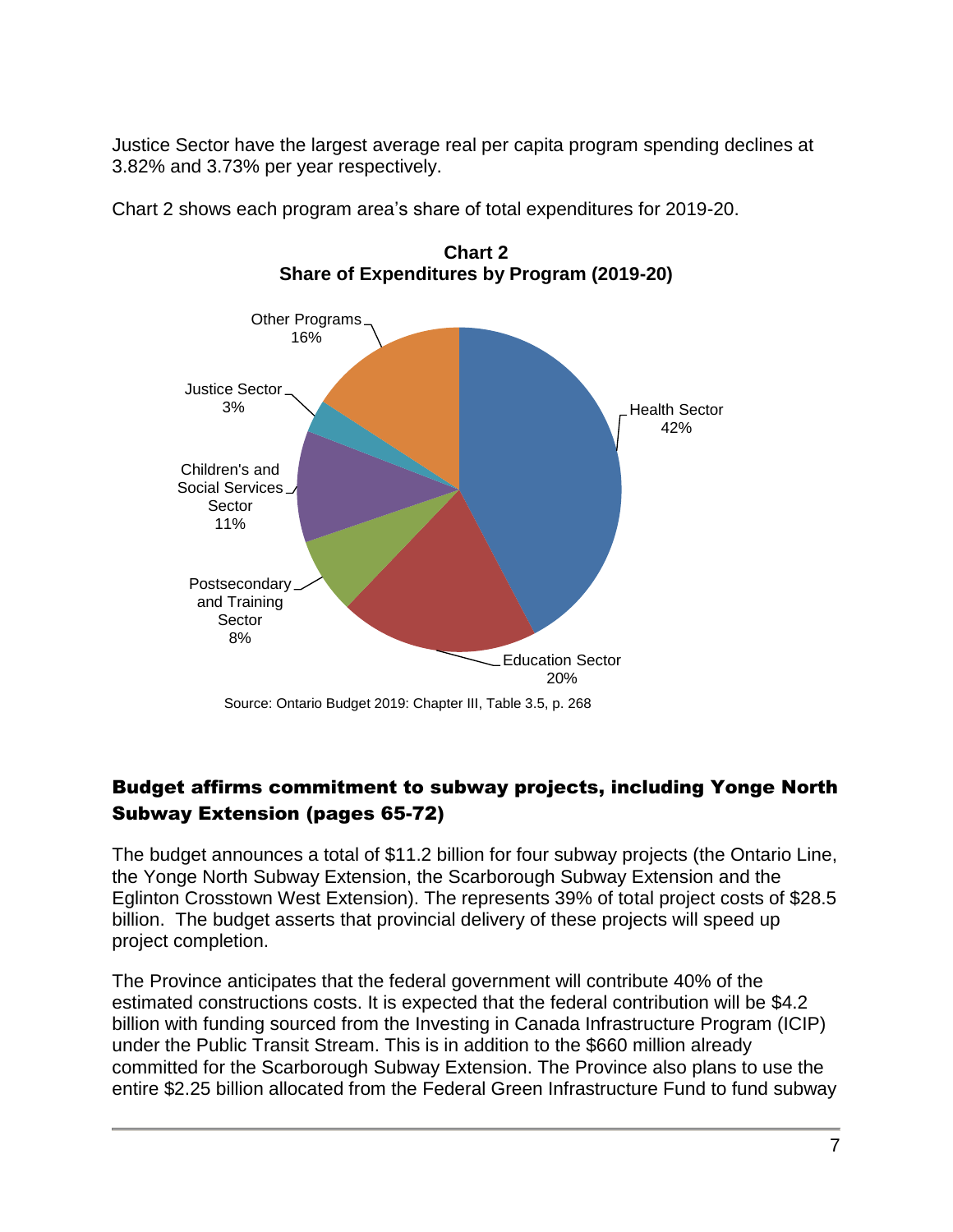projects, which would bring the total potential federal contribution to over \$7 billion. This may restrict municipal access to this funding pool for environmental (water and wastewater), greenhouse gas mitigation, and climate change adaptation projects. Further details are to be negotiated to increase the federal contribution to 40% of the program or \$11.4 billion.

The Province expects the federal government, the City of Toronto and York Region to make significant contributions to these projects.

The budget commits the Province to the Yonge North Subway Extension project with the project to be completed by 2029-30. The project is estimated to cost about \$5.6 billion and could be constructed at the same time as the Ontario Line. The planned extension is from Finch Station to Richmond Hill Centre.

The government is also moving forward with partnering with the private sector when it comes to developing land for transit projects. The budget suggests that the Transit‐ Oriented Development Strategy will leverage third‐party investment to deliver transit services faster and at a lower cost to taxpayers. For example, allowing developers to build above transit stations in exchange for building new transit infrastructure.

### The Province will work with municipalities to review the Provincial Gas Tax Program and funding (page 75)

The Province renewed its commitment to provide municipalities with existing gas tax funding. Changes proposed by the previous government, which would have provided additional funding, will not be implemented. Municipalities will be consulted over the next few months on possible improvements to the program. For 2018, the Region was allocated \$16.7 million.

## An action plan to improve accuracy, transparency and stability of property assessments for municipal property tax payers (page 90)

The government has introduced legislation to increase the representation of property tax payers with the purpose of increasing fairness and accountability within the Municipal Property Assessment Corporation (MPAC).

Through this review, the government is looking to enhance the accuracy and stability of property assessments, support a competitive business environment, provide relief to residents and strengthen the governance and accountability of MPAC.

### A plan to reform public health units and land ambulance dispatch is moving forward (pages 119 and 124)

Funding for public health units has been traditionally shared between the Province and municipalities. The announcement to reform public health units was made in advance of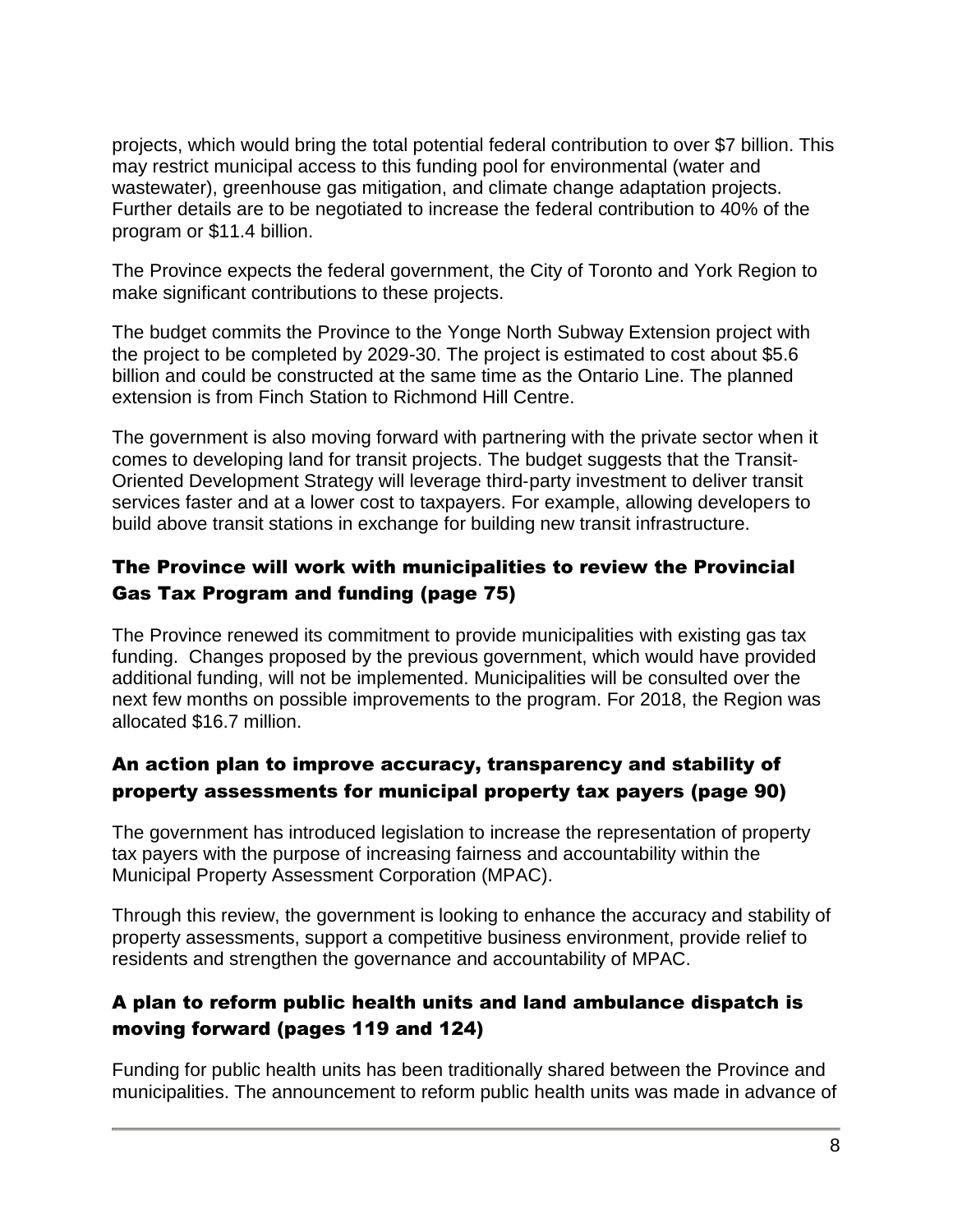the 2019 Budget. The Province asserts that modernizing public health units will allow for more consistent services and alignment with the broader provincial health care system, more efficient service delivery and improved staff recruitment and retention.

The budget commits to establishing 10 new regional public health entities and 10 new regional boards of health with centralized governance by 2020-21, reducing the number of laboratories and improving efficiencies through digitization and streamlining processes. As a point of comparison, the previous government's expert panel planned a regional model comprised of 14 health units.

The budget says that Ontario's 59 emergency health services operators and 22 provincial dispatch communications centres will also experience restructuring through integrating and streamlining services.

### The budget reaffirms a commitment to affordable housing (page 147)

The budget reaffirms the government's commitment under the National Housing Strategy bilateral agreement with the federal government to provide approximately \$4 billion for the Ontario housing sector over nine years.

The Province has launched its Community Housing Renewal Strategy. This strategy includes the Canada-Ontario Community Housing Initiative which maintains federal social housing agreement funding and the Ontario Priorities Housing Initiative which is equally cost shared by the provincial and federal governments and provides \$123.3 million in 2019-20, \$65 million in 2020-21 and \$99.9 million in 2021-22. The Ontario Priorities Housing Initiative funding includes \$34.7 million in provincial funding for existing programs across 2018-19 and 2019-20.

### Province looking to reduce the reporting burden on municipalities (page 150)

The municipal sector has voiced concerns over the reporting burden that the Province imposes on municipalities. It is estimated that municipalities provide over 400 reports annually to the Province. The government has launched a review to reduce this burden and to ensure that only necessary information is reported. Provincial ministries and municipalities are working together on this initiative.

## The Province is launching the Provincial Climate Change Impact Assessment to assess the impact of climate change (page 155)

The budget announces the government's intention to better understand the impact of climate change and identify vulnerable regions and economic sectors that are likely to be impacted. To ensure that public and private assets and infrastructure are better managed in the long run, the Province will work with municipalities among others to achieve this objective.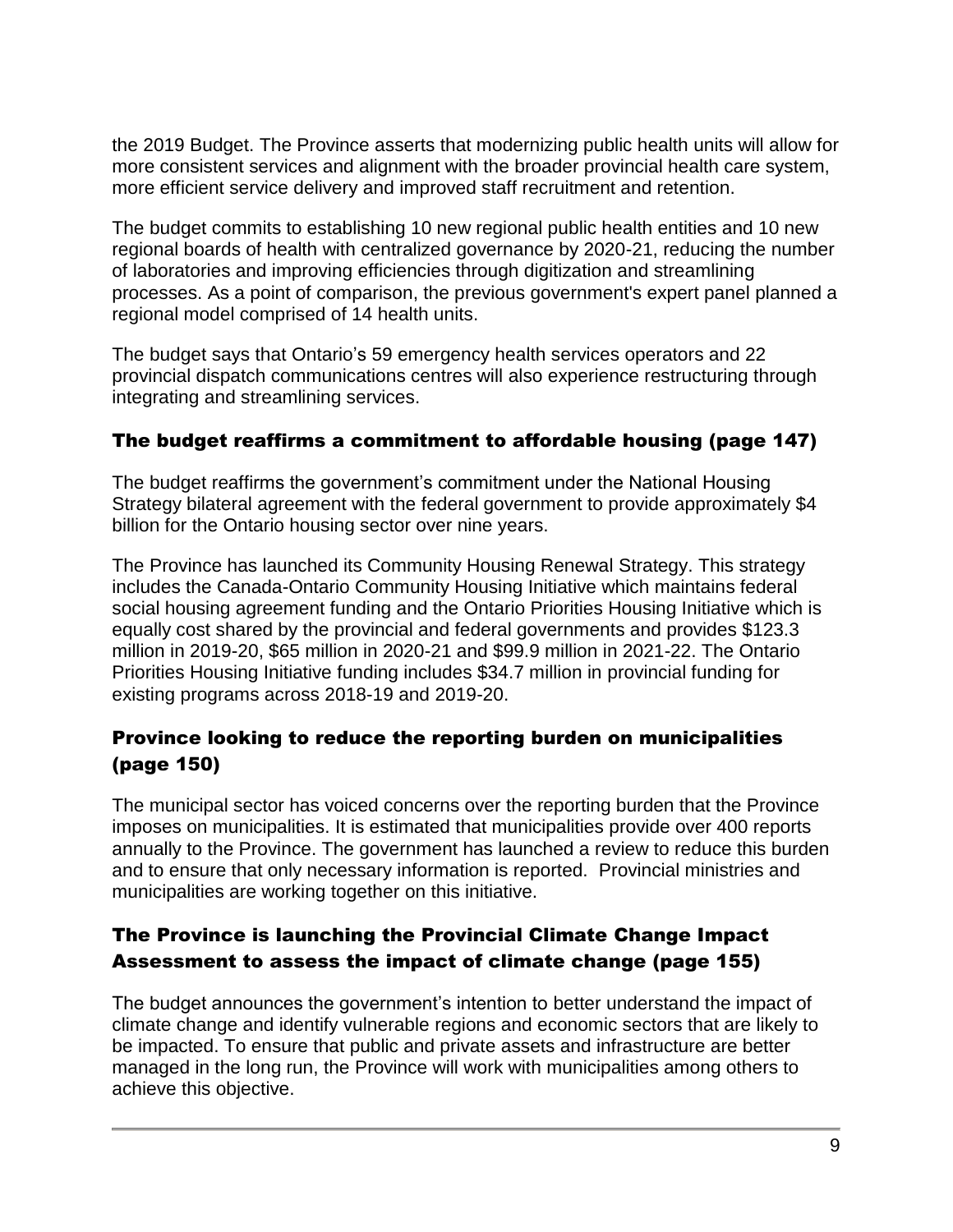### Environmental Assessment Act to be reviewed (page 213)

The budget announces the government's intention to modernize the Ontario Environmental Assessment Act to make it easier to complete large infrastructure projects in a timely manner. Under the current Act, the Region has incurred costs and delays related to the delivery of infrastructure projects that are needed to unlock servicing capacity. Region staff have consistently advocated for a streamlined process for large municipal infrastructure projects and are pleased to see the province committing to action.

## Child-care refundable tax rebate introduced with the aim of making child care more affordable (page 100)

The budget introduces the new Ontario Childcare Access and Relief from Expenses (CARE) program, aimed at low and moderate income families. The program replaces child-care related investments committed by the previous government. The program is intended to help parents access and afford a variety of child care services.

The program will cost approximately \$390 million and support nearly 300,000 families. Eligible families would receive up to 75% of their eligible child care expenses, depending on the age of the child and family income. On average, the tax credit will provide approximately \$1,250 per family.

The new CARE program is in addition to existing provincial and federal tax credits for child care expenses and would more than double the support that low and moderate income families receive through child care tax deductions.

The budget also commits up to \$1 billion over the next five years to create up to 30,000 child care spaces in schools, including approximately 10,000 spaces in new schools.

### Budget introduces dental care funding for low-income seniors after eliminating free dental care in the fall of 2018 (page 125)

The budget introduces a \$90 million program to assist low-income seniors with their dental expenses. The program is intended to minimize the burden of preventable hospital visits that are due to dental issues. Low-income seniors (income less than \$19,300, or \$32,300 for couples), without existing coverage, would be eligible for the program starting late summer of 2019.

### Proposed reforms to municipal wastewater management and reporting (page 157)

The government intends to increase real-time monitoring of sewage overflows from municipal wastewater systems. The government will work with municipalities to ensure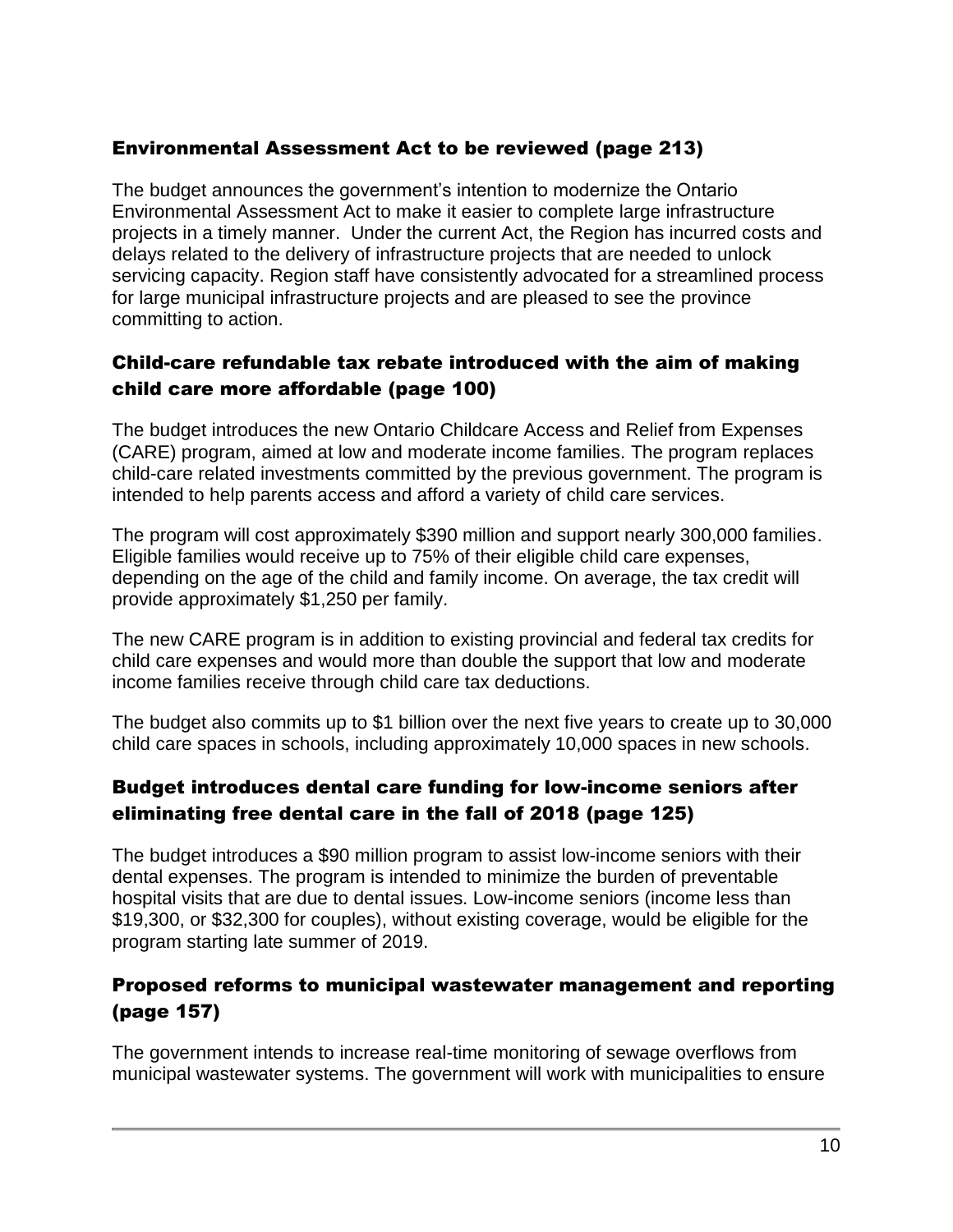that proper monitoring is taking place as well as updating municipal wastewater and storm-water to make them easier to understand. This may result in increased monitoring and higher capital costs for the Region in the future.

#### Additional long-term care beds in Markham (page 118)

As part of a \$17 billion investment in hospitals across the Province, the budget announces 256 additional long-term care beds in Markham.

### Freight rail by-pass cancelled (page 15)

The government announced the cancellation of the freight rail by-pass that was previously identified in the 2018 Metrolinx Regional Transportation Plan. Commonly referred to as the Freight Rail Missing Link, Council passed several resolutions to strongly oppose any projects that could increase freight rail traffic through the Region.

## **Summary of the 2019 Federal Budget**

# Canada's fiscal position shows improvement primarily driven by higher revenues

The projected deficit for 2018-19 is lower than the estimate provided in the 2018 Fall Economic Statement. This is primarily due to \$5.7 billion in additional revenue, particularly higher-than-expected personal income and corporate tax revenues.

For 2019-20, the government projects a \$19.8 billion deficit, declining to \$9.8 billion by 2023-24. The impact of higher revenues in 2018-19 carries forward to the forecast horizon, offsetting a decline in the economic growth forecast.

The government has placed a priority on lowering the debt-to-GDP (Gross Domestic Product) ratio, as opposed to eliminating the deficit. As shown in Table 2 below, the debt-to-GDP ratio is expected to fall from 30.7 per cent in 2019-20 to 28.6 per cent in 2023-24.

The debt-to-GDP ratio is a measure of a country's ability to service its debt. Canada currently has the lowest debt-to-GDP ratio of all G7 countries.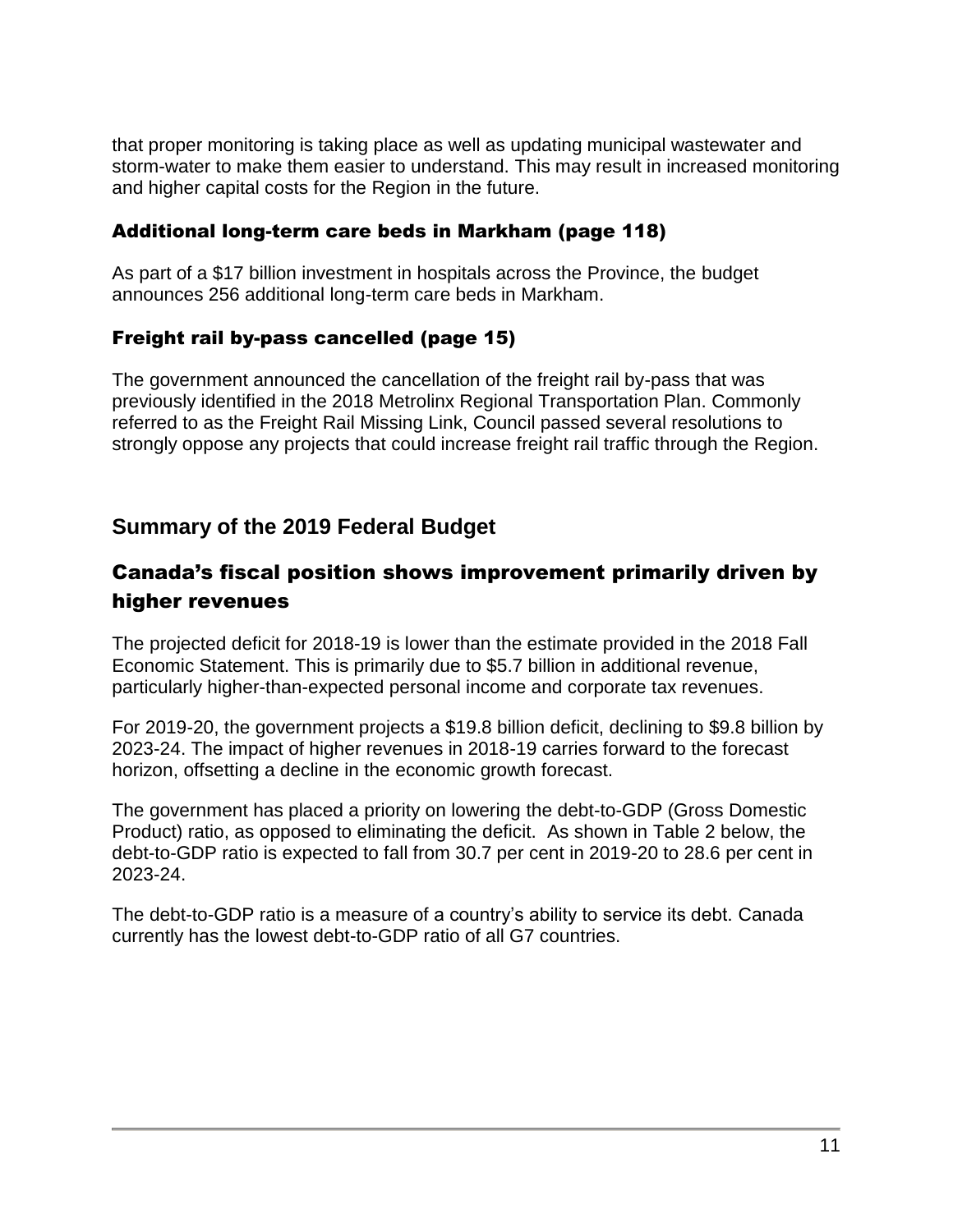| ECONOMIC AND FISCAL FIORCLIONS (9 BIMONS) |         |         |         |         |         |         |  |  |
|-------------------------------------------|---------|---------|---------|---------|---------|---------|--|--|
|                                           | 2018-19 | 2019-20 | 2020-21 | 2021-22 | 2022-23 | 2023-24 |  |  |
| Revenue                                   | 332.2   | 338.8   | 351.4   | 366.7   | 380.7   | 395.5   |  |  |
| Expenses                                  | 347.1   | 355.6   | 368.2   | 378.4   | 389.8   | 402.2   |  |  |
| <b>Budgetary Balance (Deficit)*</b>       | (14.9)  | (19.8)  | (19.7)  | (14.8)  | (12.1)  | (9.8)   |  |  |
| <b>Nominal GDP</b>                        | 2,223   | 2,298   | 2,379   | 2,482   | 2,576   | 2,667   |  |  |
| <b>Federal Debt</b>                       | 685.6   | 705.4   | 725.1   | 739.8   | 751.9   | 761.7   |  |  |
| <b>Debt-to-GDP Ratio</b>                  | 30.8    | 30.7    | 30.5    | 30.0    | 29.3    | 28.6    |  |  |

**Table 2 Economic and Fiscal Projections (\$ Billions)**

Source: Investing in the Middle Class: A Strong Middle Class, Tables A2.1 and A2.4 \*Includes a \$3 billion risk contingency in 2019-20 and beyond

Canada's unemployment rate, at 5.8%, is near its lowest level in over four decades. As shown in Chart 3, Ontario's unemployment rate in February 2019 (5.7%) was the fourth lowest of the provinces. Only British Columbia (4.5%), Quebec (5.3%) and Manitoba (5.3%) had lower unemployment rates.



**Chart 3 Unemployment Rates in Canada (February 2019)**

While growth in the Canadian economy is expected to moderate in the coming years, the outlook remains healthy, as shown in Table 3 below.

Source: Statistics Canada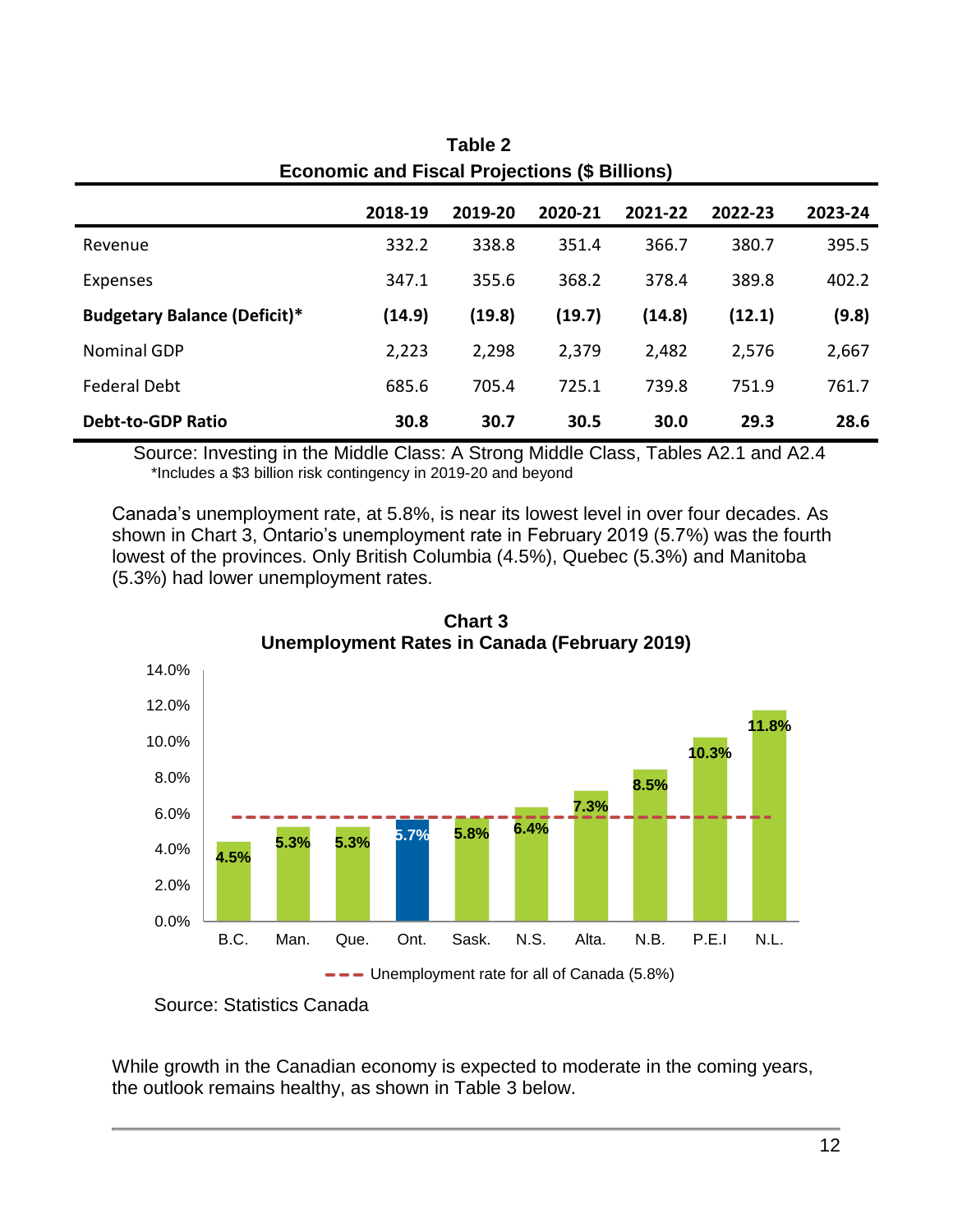| Table 3<br>Average Private Sector GDP Forecast (Per cent)   |      |      |      |      |      |      |               |  |  |
|-------------------------------------------------------------|------|------|------|------|------|------|---------------|--|--|
|                                                             | 2018 | 2019 | 2020 | 2021 | 2022 | 2023 | 2018-<br>2023 |  |  |
| Real GDP growth                                             | 1.9  | 1.8  | 1.6  | 1.7  | 1.9  | 1.9  | 1.8           |  |  |
| GDP inflation <sup>1</sup>                                  | 1.9  | 1.8  | 1.9  | 2.0  | 2.0  | 2.0  | 1.9           |  |  |
| Nominal GDP growth                                          | 3.8  | 3.4  | 3.5  | 3.7  | 3.9  | 4.0  | 3.7           |  |  |
| <b>Consumer Price Index</b><br>(CPI) Inflation <sup>2</sup> | 2.3  | 1.9  | 2.0  | 1.9  | 2.0  | 2.0  | 2.0           |  |  |

Source: Investing in the Middle Class: A Strong Middle Class, Table A1.1, p.270

In 2018, the economy grew at a real rate of 1.9% and a nominal rate of 3.8%. GDP inflation is estimated at 1.9% in 2018, and is expected to be 1.6% in 2019 and about 2% thereafter. Consumer Price Index (CPI) inflation is estimated at 2.3% in 2018 and about 2% thereafter. The real rate of GDP growth is expected to be 1.8% cent in 2019 and then slow to 1.6% in 2020. These projections are based on a February 2019 survey of private sector economists.

# The budget introduces measures to support housing supply and affordability (pages 23-31)

The budget includes several new initiatives aimed at increasing the housing supply and improving affordability for low and middle income earners.

To help those facing challenges entering the housing market, the budget introduces the First-Time Home Buyer Incentive. The Incentive, which will be delivered by Canada Mortgage and Housing Corporation (CMHC), enables home buyers to reduce the amount of money required from an insured mortgage without increasing the amount they must save for a down payment.

The budget proposes to establish a fund to assist providers of shared equity mortgages (which are currently offered by non-profit and other providers in some regions), helping eligible Canadians achieve affordable homeownership. The fund would be administered by CMHC.

 $\overline{a}$ 

<sup>&</sup>lt;sup>1,2</sup> GDP inflation is the broadest measure of economy-wide inflation. CPI inflation is a measure that examines the weighted average of prices of a fixed basket of goods and services purchased by consumers (e.g., shelter, transportation, food, fuel, clothing, etc.).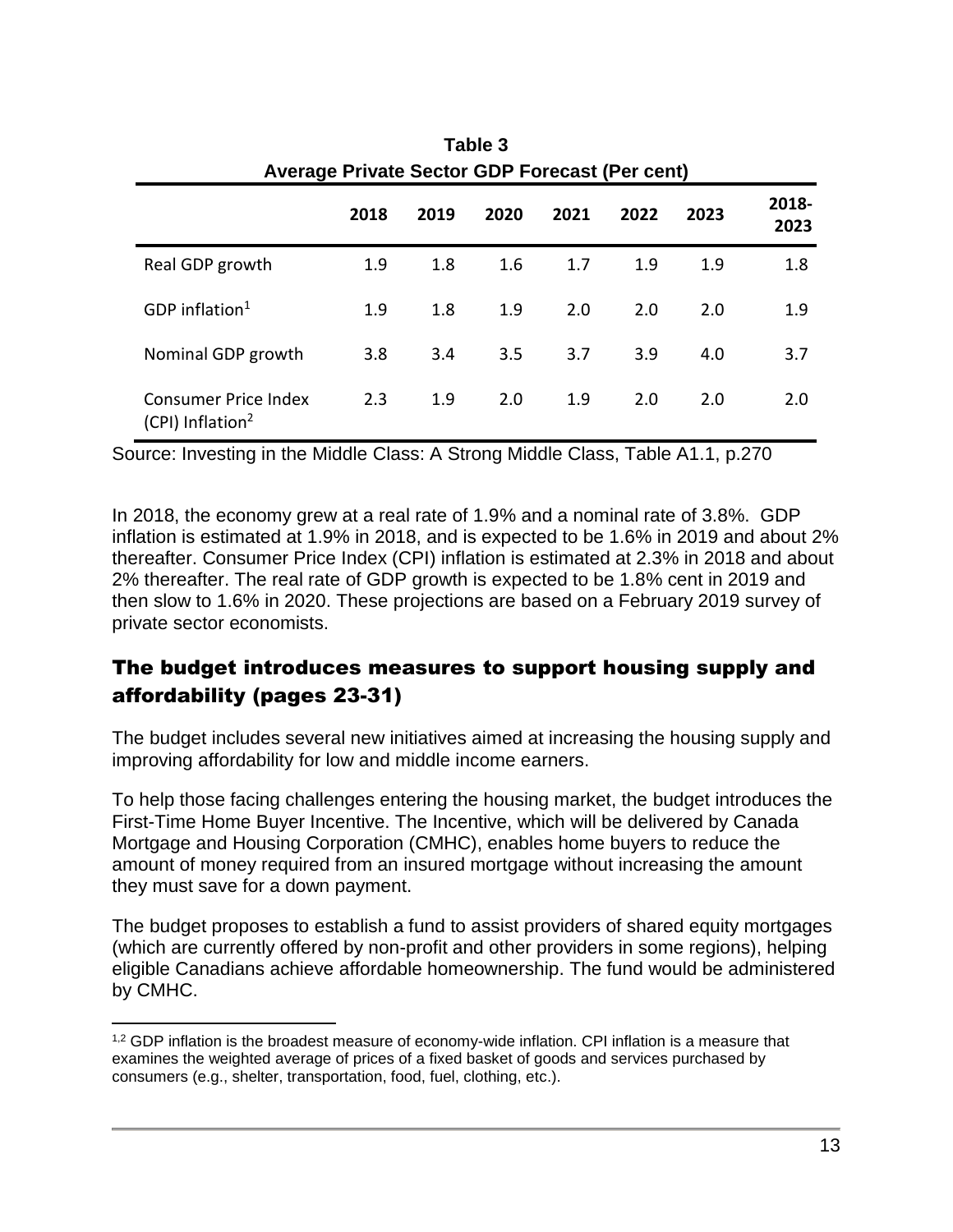The combined initiatives could result in higher ownership demand and potentially higher construction activity in larger metropolitan areas such as the GTA, and may in turn result in higher assessment growth and development charge revenue for growing municipalities such as York Region.

To provide more affordable rental options for middle class Canadians, the budget proposes an additional \$10 billion over nine years in financing through the Rental Construction Financing Initiative, extending the program until 2027–28. The program focuses on areas with low rental supply.

The program began in 2017 and is delivered by CMHC. It provides low-cost loans to encourage the construction of rental housing where the need is clearly demonstrated. The budget identifies "Canada's largest cities" as having a demonstrated need, but does not provide specifics. However, given the low rental vacancy rate in the Region, staff anticipate that the Region would qualify.

To help municipalities grow housing supply, the budget proposes \$300 million to launch a new Housing Supply Challenge. The program would invite municipalities and other stakeholders to propose new ways to create housing. The merit-based program aims to provide resources to find solutions to enhance housing supply. Further details will follow by summer 2019.

To prevent and reduce homelessness, the government will launch the \$2.2 billion Reaching Home program on April 1, 2019, with the goal to reduce chronic homelessness by 50%.

• The budget did not include details on the funding distribution or eligibility for the Housing Supply Challenge or the Reaching Home program.

# Additional funding for infrastructure and asset management (pages 80-87)

Budget 2019 proposes a one-time transfer of \$2.2 billion through the federal Gas Tax Fund to address short-term priorities in municipalities and First Nation communities. This will double the commitment to municipalities in 2018–19.

The budget includes \$1.01 billion to increase energy efficiency in residential, commercial and multi-unit buildings, delivered by the Federation of Canadian Municipalities (FCM) through the Green Municipal Fund. The funds will flow to FCM in 2018-19, and will be allocated to three initiatives:

1. Collaboration on Community Action (\$350 million) – to provide municipalities and non-profit community organizations with financing and grants to retrofit and improve energy efficiency;